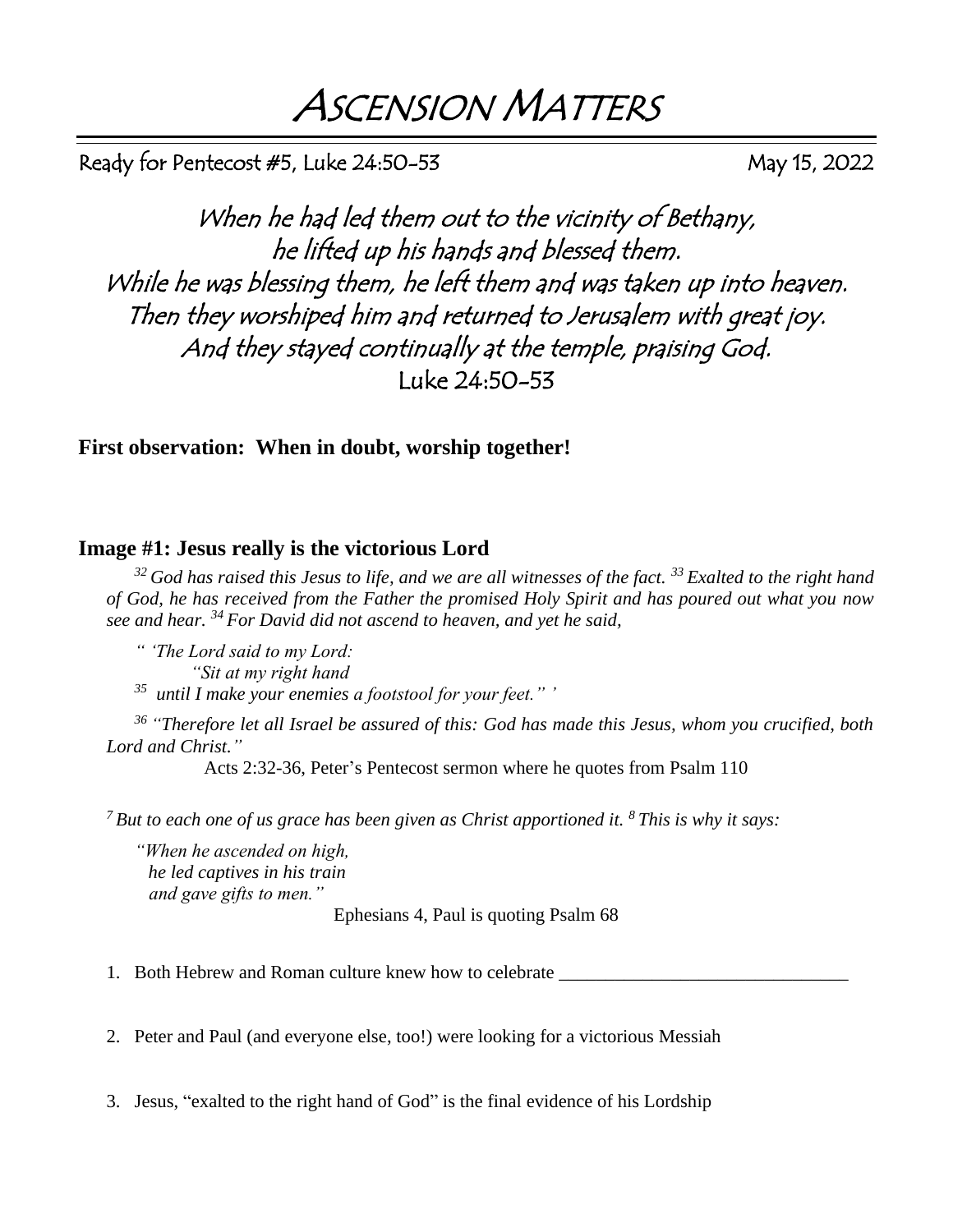## **Image #2: the priest who intercedes**

*<sup>23</sup>Now there have been many of those priests, since death prevented them from continuing in office; <sup>24</sup>but because Jesus lives forever, he has a permanent priesthood. <sup>25</sup>Therefore he is able to save completely those who come to God through him, because he always lives to intercede for them.* 

*<sup>26</sup>Such a high priest meets our need—one who is holy, blameless, pure, set apart from sinners, exalted above the heavens. <sup>27</sup>Unlike the other high priests, he does not need to offer sacrifices day after day, first for his own sins, and then for the sins of the people. He sacrificed for their sins once for all when he offered himself. <sup>28</sup>For the law appoints as high priests men who are weak; but the oath, which came after the law, appointed the Son, who has been made perfect forever.*

Hebrews 10

1. Jesus, to be our priestly intercessor, has to be

2. Jesus' intercession is an essential element of our redemption – Jesus is not finished!

And no humiliation, therefore, can characterize his intercessory activity. But the fact that from the seat of exalted and undimmed glory and in the exercise of high priestly prerogative he interposes petition to the Father on behalf of every one of his own, to the end that they also may be glorified with him, should cause us to be filled with holy and adoring amazement at the condescensions of trinitarian love and grace. And the effect will then be that we shall be humbled to the point of being speechless, in a true sense exasperated, at the thought of the intercession which is interjected to save us from the doom which our continuing sinfulness and unfaithfulness deserve and saved to a glory which consists in glorification with Christ.

John Murray, "The Heavenly Priestly Activity of Christ"

## **What we learn about Jesus' return**

1) Jesus is coming back in this same way

*<sup>9</sup>After he said this, he was taken up before their very eyes, and a cloud hid him from their sight. <sup>10</sup>They were looking intently up into the sky as he was going, when suddenly two men dressed in white stood beside them. <sup>11</sup>"Men of Galilee," they said, "why do you stand here looking into the sky? This same Jesus, who has been taken from you into heaven, will come back in the same way you have seen him go into heaven."*

Acts 1

#### 2) Jesus is preparing a place

*"Do not let your hearts be troubled. Trust in God; trust also in me. <sup>2</sup>In my Father's house are many rooms; if it were not so, I would have told you. I am going there to prepare a place for you. <sup>3</sup>And if I go and prepare a place for you, I will come back and take you to be with me that you also may be where I am."*

John 14 (see Spurgeon's great sermon, "The Ascension and Second Coming")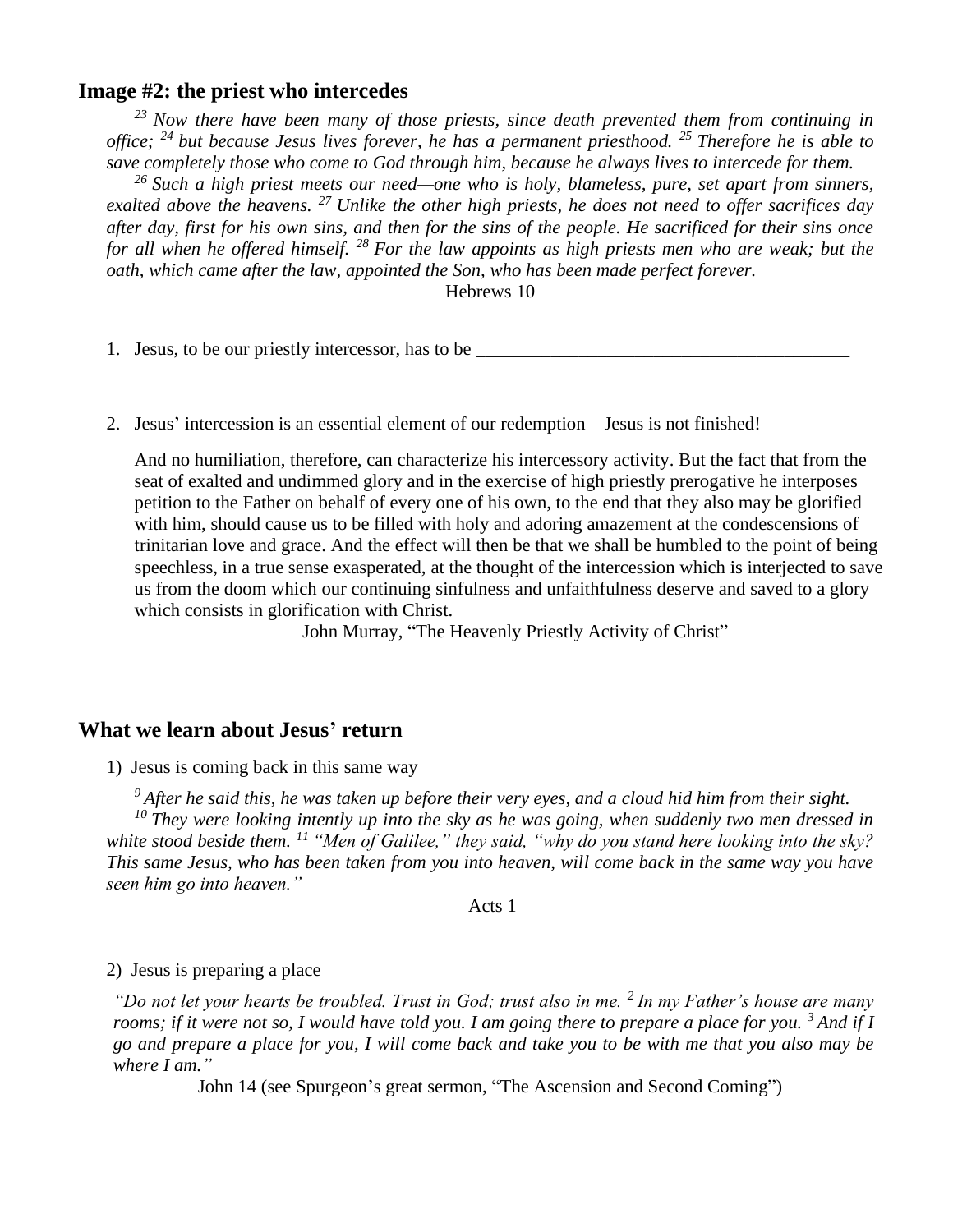### **What Jesus' ascension means**

1) Jesus ascends bodily to remind us that bodies still matter!

*<sup>23</sup>Now there have been many of those priests, since death prevented them from continuing in office; <sup>24</sup>but because Jesus lives forever, he has a permanent priesthood. <sup>25</sup>Therefore he is able to save completely those who come to God through him, because he always lives to intercede for them.* 

*<sup>26</sup>Such a high priest meets our need—one who is holy, blameless, pure, set apart from sinners, exalted above the heavens. <sup>27</sup>Unlike the other high priests, he does not need to offer sacrifices day after day, first for his own sins, and then for the sins of the people. He sacrificed for their sins once for all when he offered himself. <sup>28</sup>For the law appoints as high priests men who are weak; but the oath, which came after the law, appointed the Son, who has been made perfect forever.*

Acts 2

#### 2) Jesus ascends to provide gifts for his church

*<sup>7</sup>But to each one of us grace has been given as Christ apportioned it. <sup>8</sup>This is why it says:* 

*"When he ascended on high, he led captives in his train and gave gifts to men."*

*<sup>9</sup>(What does "he ascended" mean except that he also descended to the lower, earthly regions? <sup>10</sup>He who descended is the very one who ascended higher than all the heavens, in order to fill the whole universe.) <sup>11</sup>It was he who gave some to be apostles, some to be prophets, some to be evangelists, and some to be pastors and teachers, <sup>12</sup>to prepare God's people for works of service, so that the body of Christ may be built up <sup>13</sup>until we all reach unity in the faith and in the knowledge of the Son of God and become mature, attaining to the whole measure of the fullness of Christ.*

#### 3) Jesus ascends to guarantee our access to the Father

*<sup>11</sup>Day after day every priest stands and performs his religious duties; again and again he offers the same sacrifices, which can never take away sins. <sup>12</sup>But when this priest had offered for all time one sacrifice for sins, he sat down at the right hand of God. <sup>13</sup>Since that time he waits for his enemies to be made his footstool, <sup>14</sup>because by one sacrifice he has made perfect forever those who are being made holy . . . .*

*<sup>19</sup>Therefore, brothers, since we have confidence to enter the Most Holy Place by the blood of Jesus, <sup>20</sup>by a new and living way opened for us through the curtain, that is, his body, <sup>21</sup>and since we have a great priest over the house of God, <sup>22</sup>let us draw near to God with a sincere heart in full assurance of faith . . . .*

Hebrews 10